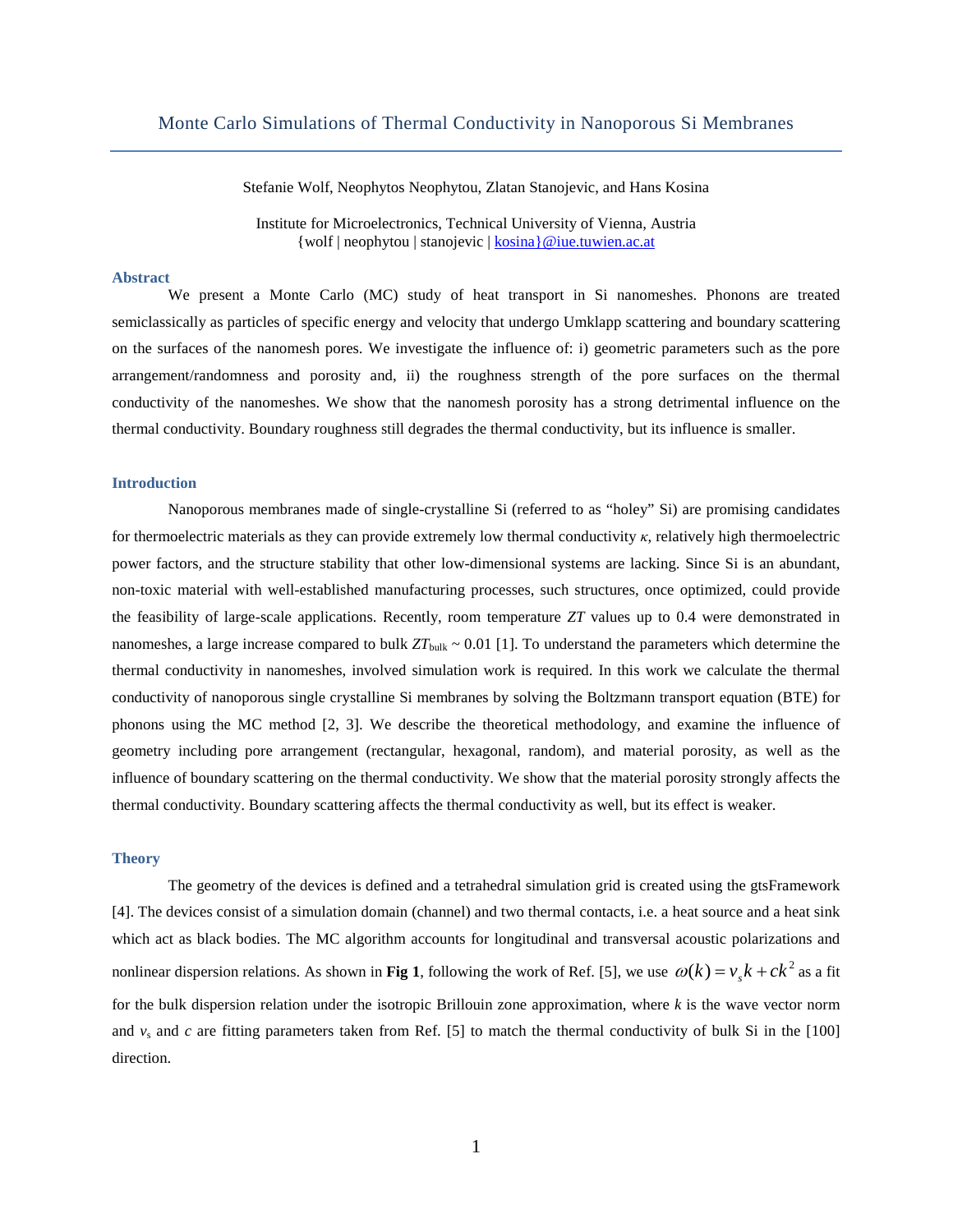

**Fig. 1** Dispersion relations for longitudinal acoustic (LA) phonons in red, and transversal acoustic (TA) phonons in green.

The simulation steps are as follows: A phonon is initialized at a random position in the device. Initialization involves sampling of the phonon frequency, wave-vector, polarization and group velocity. The group velocity is defined as the slope of the dispersion relation and is co-directional with the wave-vector. The phonon alternates between free flight and scattering events. During the free flight phase, phonons move linearly in time. Boundary scattering does not change the phonon frequency, but solely its direction. In order to implement surface roughness we use a constant specularity parameter *p* to treat specular or diffusive boundary scattering. Three-phonon scattering is treated using phonon lifetimes as functions of frequency and temperature *T* for both polarization branches [6].

In case of boundary scattering the direction is reset. In case of three-phonon scattering the energy of the phonon is reset. This violates energy conservation, and to account for the energy difference the cell energy and temperature are modified accordingly. If the phonon reaches an outward boundary of the thermal contacts it is absorbed and the simulation continues with a newly created phonon. This sequence is repeated until the cell temperature difference between iterations is below the error tolerance. After reaching steady-state we calculate the heat flux by sequentially injecting a prescribed number of phonons (*N*) first from the source, into the device. We sum the phonons' incident energy to  $E_{in}^H$ . As the phonons travel through the device, they engage in three-phonon scattering which can alter their frequency and direction. The energy of all back-scattered phonons (leaving the device through the source contact) is summed up to  $E_{out}^H$ . Additionally, we calculate the average time that it takes for a phonon to travel the distance through the device (time-of-flight, TOF). Then we repeat the procedure by initializing phonons from the

heat sink and calculate 
$$
E_{in}^C
$$
 and  $E_{out}^C$ . The phonon flux is then given by  $F = N_{tot} \frac{\left(E_{in}^H - E_{out}^H\right) - \left(E_{in}^C - E_{out}^C\right)}{N \lt TOF}.$ 

where  $N_{\text{tot}}$  is the total number of phonons inside the device.

The thermal conductivity is calculated using the heat flux through the medium for a given thermal gradient ∇*T* by applying Fourier's law as  $\kappa = F/\nabla T$ .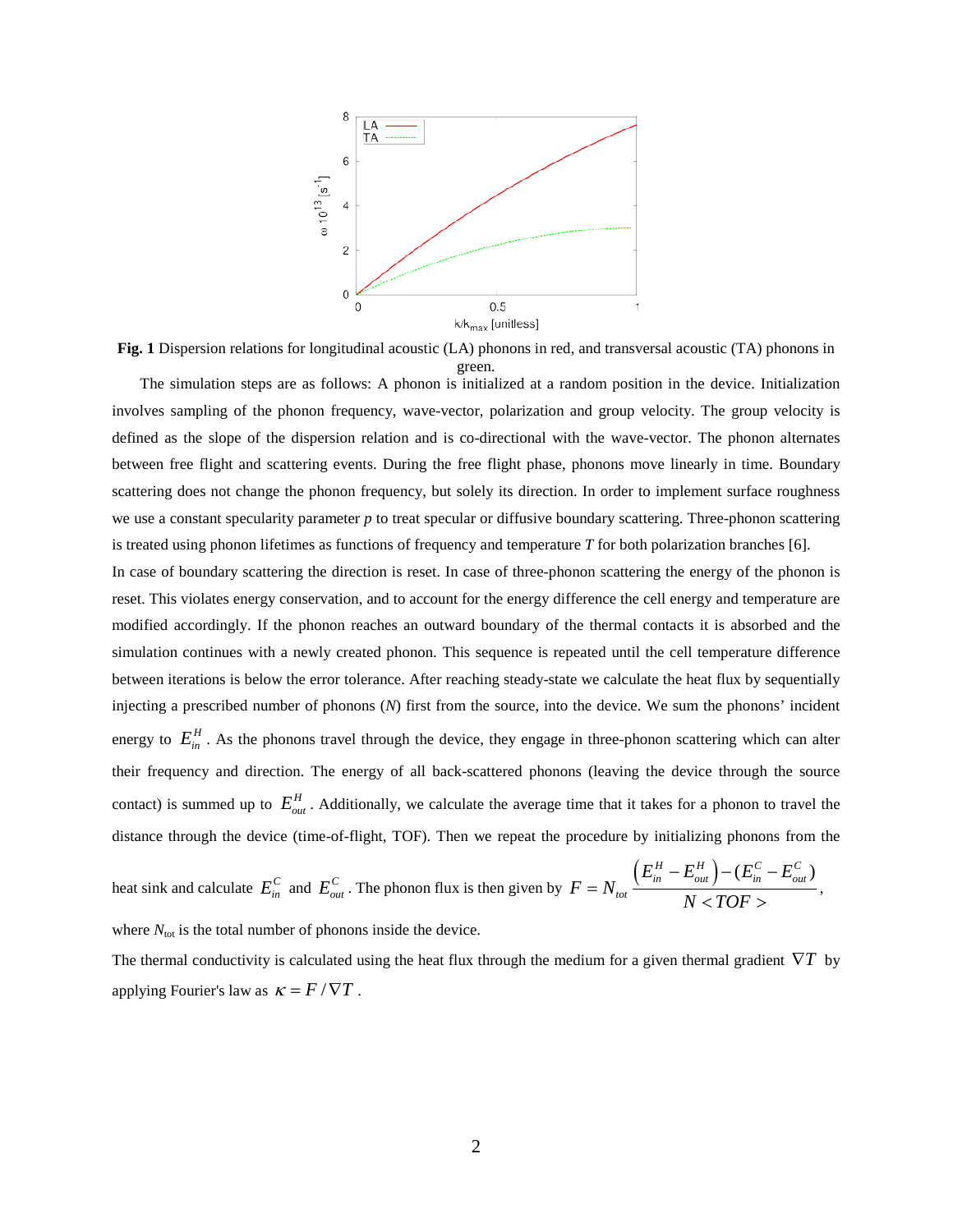## **Results and Discussion**

We investigate the thermal conductivity in nanomeshes of three different hole arrangements: rectangular, hexagonal, and random. **Fig. 2** shows examples of the simulated device geometries, as well as phonon trajectories in each structure.



**Fig. 2:** Nanoporous devices with (a) rectangular, (b) hexagonal and (c) random arrangement of holes. The green lines indicate trajectories of phonons, which were initialized at the top contact (source, *H*). Phonons undergo threephonon and boundary scattering events before that reach the bottom contact (heat sink, *C*).

The data in **Fig. 3** present simulation results for the thermal conductivity in the nanomeshes examined. The thermal conductivity is plotted as a function of porosity Φ and results for structures with different boundary specularity parameter are shown  $(p=1)$  denotes fully specular boundaries, whereas  $p=0.1$  almost fully diffusive boundaries). In **Fig. 3a** the red lines represent the results for the nanomeshes with rectangular arrangement of the dots and the blue lines the results for the nanomeshes with hexagonal arrangement of the dots. **Fig. 3b** shows the results for nanomeshes in which the dots are arranged randomly. In the latter case, the standard deviation is denoted by the error bars. In all cases the diameter of the pores is fixed at 50 nm.

Two main conclusions can be deduced from this figure: i) The hexagonal and the randomized arrangements yield somewhat lower thermal conductivities compared to the rectangular ones. This is attributed to the fact that the rectangular arrangement provides straight paths for the phonons to travel, in contrast to the other two arrangements. ii) As expected, the thermal conductivity decreases with increasing porosity but, interestingly, most of the reduction is observed up to a porosity of 35%. Increasing the porosity from 0% to 35% results in a factor of ~4x reduction in the thermal conductivity. Further increase in the porosity results in smaller relative thermal conductivity reduction.

Specifically for the geometries consisting of randomized pores, after extracting the statistics from 100 different sample devices with random hole arrangements for each porosity value we find that: i) Under the same porosity conditions, increasing the roughness strength by an order of magnitude (from  $p=1$  down to  $p=0.1$ ), reduces the thermal conductivity by only ~40% (see the difference between the upper and lower line in **Fig. 3b**). ii) Under the same roughness conditions, however, it takes only 10-20% increase in the porosity to reduce the thermal conductivity by the same amount (~40%) (see **Fig. 3b**). In addition, we find that with increasing porosity the roughness strength becomes less effective in determining the thermal conductivity, indicating the relative